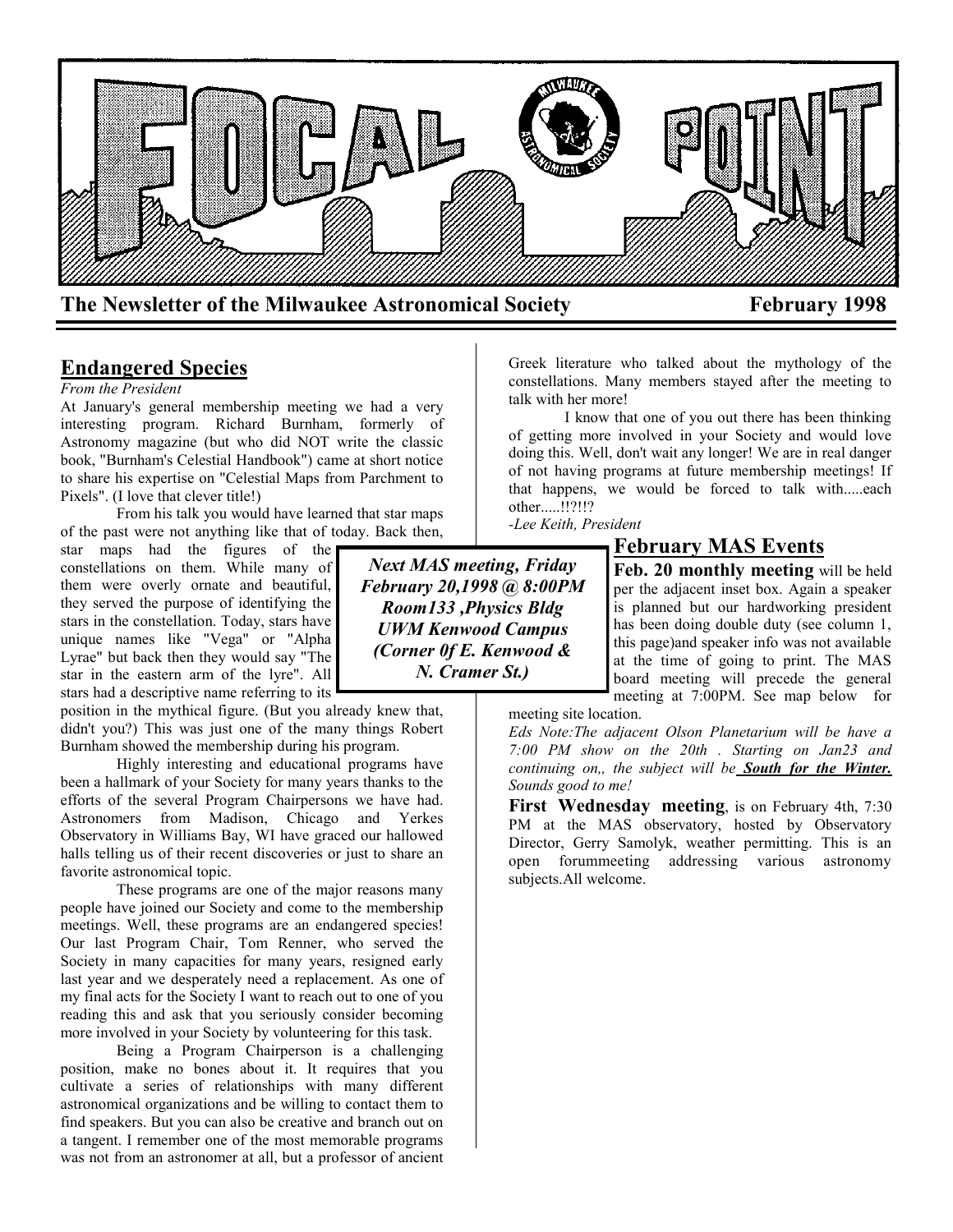# **Board Doings**

The following items of significance were discussed at the January board meeting.

\* Gerry Samolyk reported that Z scope renovation and digitizing, is in abeyance until Spring. It is awkward to the hardware and software debugging effort, in the unheated facility.

\*The Annual MAS Banquet ,tentatively scheduled for March, has been deferred indefinitely.

\* Meeting at UWM is now planned for Jan., Feb., and Mar. of 1998 with return of MAS meeting to the Observatory site in April

\*Lee Keith has a total of 8 open houses in mind ...4 in the Spring and 4 in the fall. Dates are tentative and will be published after Board approval. Similarly, Spring and/or Fall campout dates are open awaiting commitment of campout leaders.

\*Reminder that the election of President, Vice President, Secretary, & Treasurer as well as 4 board members will be held at the May Meeting. Lee Keith, current President, has already announced he will not run for re-election.

## **Library News.**

Listed below is the latest edition to the MAS video collection. The signout procedure for the VHS video tapes and the **Sky Globe** SAO Star Dataset &star atlas ( 5 copies of two 1.44mb PC diskettes each are available) is to write the date ,your name, and phone number on the appropriate orange(video) or yellow (computer diskettes) 3" x 5"sign-out cards located in the blue box next to the video tape container. Books can be borrowed from the library (now located in the Z-Building) by writing the date, book title, your name, and phone number on the paper tablet hanging from the main bookcase. Reminder to the recalcitrant; materials should be returned to the MAS library within two to three months. If there is a problem, contact the librarian.

**Asteroids: Deadly Impact**, The National Geographic Society- 1997. VHS video tape, 58 minutes. Eugene Shoemaker was a rebel in the scientific community. After studying Earth craters, commonly believed to be volcanic in origin, Shoemaker surmised an extra-terrestrial origin by asteroid impact, similar to impact craters found on the Moon. The secret , held only by his wife Carolyn, was that becoming a Geologist was his ticket to the Moon to test and prove his theories first hand as an Astronaut. Health problems developed that kept him from this dream. But, by finding minerals created by the energy of impact, not volcanism, in the circular craters of the Earth, and then the Moon, vindicated Shoemaker's theory.

Eugene & Carolyn Shoemaker and David Levy discovered the first comet to ever impact a major body of the solar system, Jupiter: Comet Shoemaker- Levy in July of 1994.. This event brought home the possibility of an earth impact to the public. In the quake of reality, Congress has allocated money for the study of pr4evention of comet and asteroid impacts of the Earth.

Tragically, Gene Shoemaker died in an auto accident in Australia last July; Carolyn survived.They were exploring impact craters.- *Scott Laskowski, MAS librarian,421-3517*

#### **GOT THE OLD MAGAZINE BLUES?**

Donate those old unneeded back issues of Astronomy or Sky & Telescope magazines to the MAS to give out at Open Houses. They will be put to good use inspiring the next generation of astronomers. Just leave them at the Observatory with a note that they are to be given away

# **Asteroid Occultation Practice Software is freeware for DOS**

The MAS does a lot of observations of what are called occultations where a planet or asteroid passes in front of a star, partially or completely occulting it, or making it disappear. Our most popular activity is a "grazing lunar occultation" where the Moon's limb, or edge, skims in front of a star, causing it to blink as it passes behind lunar mountains and valleys. It is one of the most exciting experiences to actually be aware of the Moon's rapid movement through the sky.

The AOPS software allows observers to get a feel for what it is like to see a star disappear, or at least dim down, when an asteroid passes in front of a star for a short time. These "minor planet occultations" are very valuable to planetary astronomers in pinning down the position of these little pieces of the early Solar System.

It consists of a simulated view through an eyepiece of a star field. A star at the center is about to be occulted by an unseen asteroid. After a random short period of time, the star will dim by about 2 magnitudes (to about 20% of its original brightness) for a short time then brighten again. Pressing a key as soon as you seen the dimming or brightening causes AOPS to compute your reaction time. Measuring your reaction time and making it consistent is one of the best ways to increase the accuracy of observations like these.

This excersize will help not only for minor planet occultations, but for standard and grazing lunar occultations which the MAS does throughout the year.

This software is available under the file name aops.zip.

MAS Computer Group Rating: \* \* \* (out of 5)

Call Lee Keith at 425-2331 for more information.

### **Miscellany**

**\*** On page 3 of this issue is featured Scott Jameison's new 15" scope. Back in the September 97 issue of FP, Scott's novel observatory dome was featured as well. However, I'm sure there are other members who have crafted astronomy equipment worth sharing with the rest of the membership. If you think you do, please contact me and lets give it a whirl. I'm willing to do the "brain pickin", write-up, photos etc.

\* Over the past issues (since Fall) it's obvious that the MAS library is constantly adding quality material for member use. Wouldn't these blustery, cold, and gray winter days be a great time to curl up with a good Astronomy book and do a little catch-up on studies? The sad fact is snow accumulation and lower observatory winter activity also can make the library less accessable. If you want to do some "cold " browsing in the library, let the librarian ,or keyholder (including myself) know to arrange for an access time, weather permitting. *-Editor*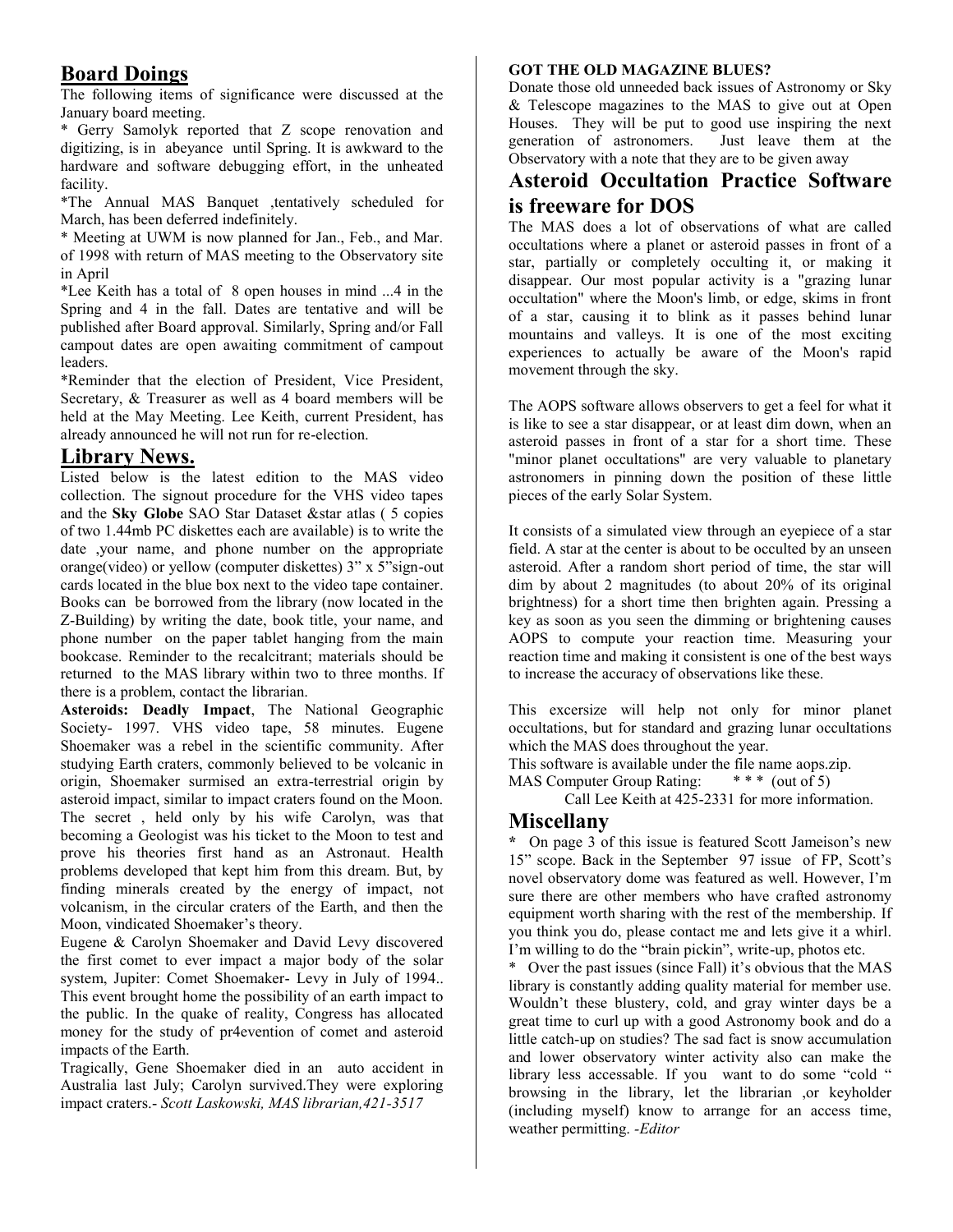# **Scope Builders Corner**

Once again, we feature inveterate scope designer Scott Jameison, and his new telescope with a 15", F4.5 mirror integrated into a novel equatorial mounted Newtonian scope.

The assembled scope is shown in the central photo below.It has a classic simplicity that belies the engineering that has gone into the design.

The scope design was centered on a 15", F4.5 primary mirror, that was fabricated for Scott by Nova Optical Systems in Cornish, Utah. The upper and lower tube assemblies as well as the pedestal assembly containing theRA//declination axes are all fabricated from "apple" plywood, a premiere laminated wood with excellent stability and weathering characteristics.

In detail, the upper tube section ,containing the focuser, secondary mirror/spider is made of two stacked, concentric applewood ( 1/2"thick) rings with spacer stucture between the rings sufficient to provide rigid tube for anchoring the secondary spider, and platform the focuser. This open upper tube is internally lined with a flexible, matte black, plastic sheet for light baffling.

The lower tube section is a box structure containing the mirror. The box appears to have a 45 deg slice thru it. In *Continued next column*



**Polar Axis ,RA (left) pads and laminate surface (right).** Note 3 teflon pads and mating white laminate surface on Dec/counter -weight assembly (right).

### *Scope Corner contn'd*

truth ,it is a triangular box (with an oval face to maximize strength). The mirror assembly is easily removeable from the bottom of this box via 3 spring loaded bolts (see photo on lower right).

Lastly , the two tube sections are held in rigid align by 8 aluminum struts (actually removeable as 4 triangular sections).

Perhaps the most novel part of the design is that Scott has adapted the teflon pad /laminate surface from the Dobsonian bearing scheme to the Equatorial. If the RA & DEC axes of this design used conventional bearings, the cantilevering of the tube might make it more unstable than a "fork mount" design. However, by using widespread teflon pads on a large laminate bearing surface for each axis, these widespread "torque couples" tend to negate any mechanical instablities.

Scott was even very judicious on teflon pad placement to equalize the load distribution. See the photos at lower left. Note that when the scope is assembled, the bolts thru both axes are sleeved with a bushing to minimze sideplay.

Lastly, the pedestal holding the RA pads is triangular in cross section with three legs. The section containing the RA laminate and Dec pads extends out, as a cantelever arm, away from the scope tube to hold balance counterweights, part of which is a battery used for the clock drive (see lower left photo). All of these assemblies are made of apple plywood  $(1\&1/2$  " thick) and the entire scope is painted a deep blue

The tube assembly weighs 82 lbs and the entire scope weighs 150 lbs. Scott primarily intends to use this scope in his back yard observatory, but it readily knocks down to luggable sections for occasional offsite use.

Scott is still in process of incorporating a linear threaded shaft/ traveling nut clock drive that will give him an hour of tracking time.

Scott was nice enough to share a brief "first light" on his new Scope with Vern Hoag & myself . The scope could be easily & smoothly positioned to any part of the sky with a gentle push. The view of the Orion Nebula can be simply described as a

rock steady spectacular.! -*Editor*

**Teflon pad portion of the declination axis.** Note the wide spacing of the four pads. Central bolt hole uses a brass bushing around the axis bolt to minimize side play. Note the laminate part of bearing on mirror box (see center photo.

**The Jameison 15" F4.5 Telescope.** An elegant design , yet simple to assemble.

**Mirror Cell assembly**. Mirror sits on a 9 pt floating cell & kept in place by the 4 twin pads abutting the mirror edge.